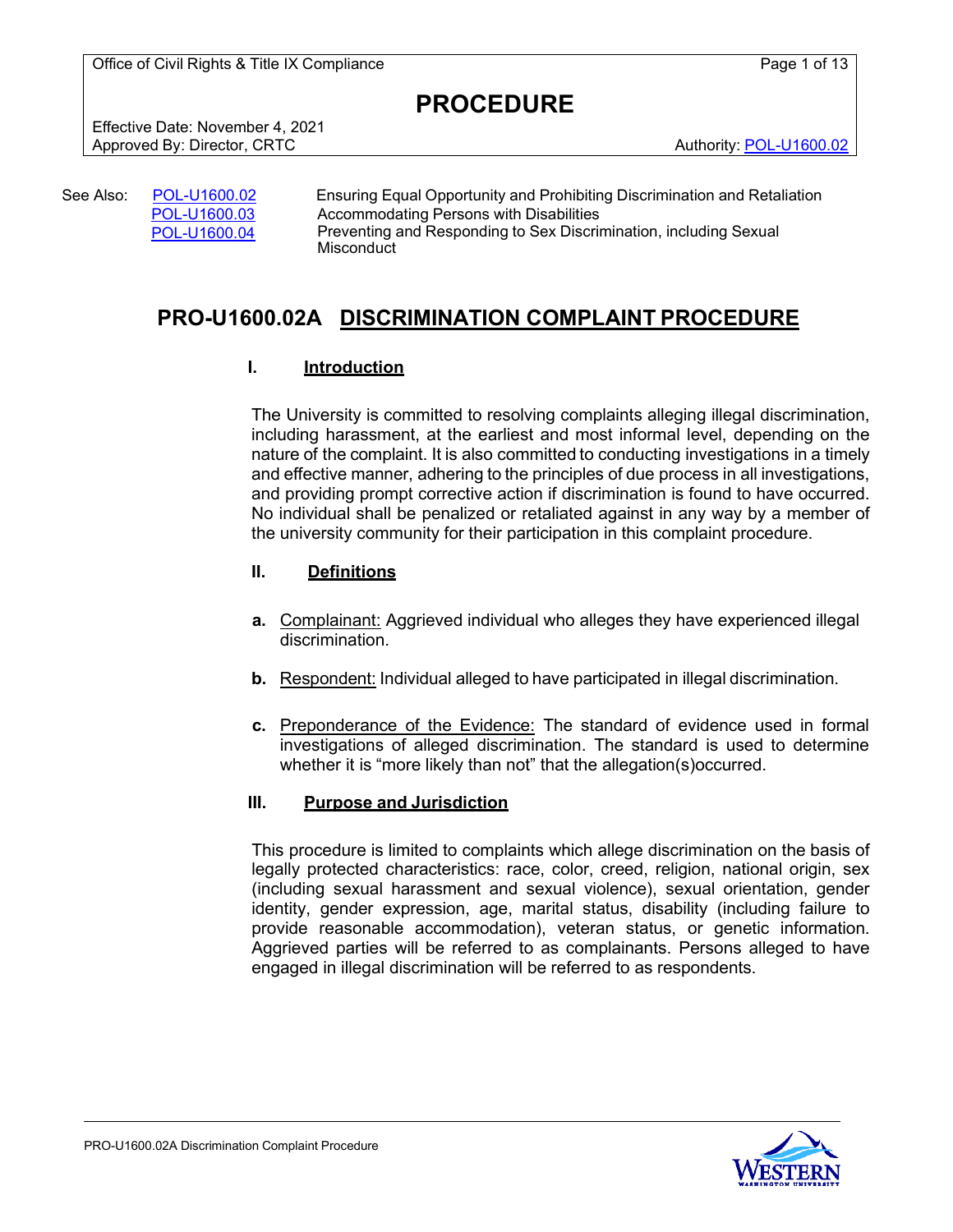This procedure is internal to the university. It applies to incidents that take place at the university, and to incidents occurring off campus between members of the university community, where the off-campus behavior is alleged to have a negative impact on the learning or work environment. Individuals who may use this procedure include, but are not limited to:

- **Staff**
- **Faculty**
- Students (any person who):

(a)Has been formally admitted to the university;

(b) Is enrolled in one or more classes at the university, including nonmatriculated international students attending language institutes or foreign study programs;

(c) Is participating in a certificate, degree, distance learning, or professional enrichment program, through extended education and summer programs;

(d) Is participating in a university-sponsored study abroadprogram;

(e) Was enrolled in a prior quarter or summer session at the university and is eligible to continue enrollment in the quarter or summer session that immediately follows; or

(f) Withdrew from the university after an alleged violation of the code, for conduct that occurred while they were enrolled in or participating in a program offered by the university [WAC516-21-020]

- Individuals applying for enrollment or employment to the university
- Users of university services

There is no specific timeframe in which a complaint must be made. However, to facilitate a prompt and timely investigation, complaints should be brought forward to the Office of Civil Rights & Title IX (CRTC) as soon as possible after the alleged act of discrimination. All incidents of illegal discrimination should be reported regardless of the amount of time that has passed since the alleged violation. Delay in reporting may inhibit the CRTC's ability to conduct an investigation or the university's ability to provide prompt corrective action.

### **IV. Responsibility for Implementation**

**a. Executive Director, Office of Civil Rights and Title IX and ADACoordinator (Executive Director)** has overall responsibility for assuring university compliance with nondiscrimination laws and regulations.

CRTC provides advice on addressing discrimination concerns, provides an avenue for informal resolution, and conducts formal investigations.

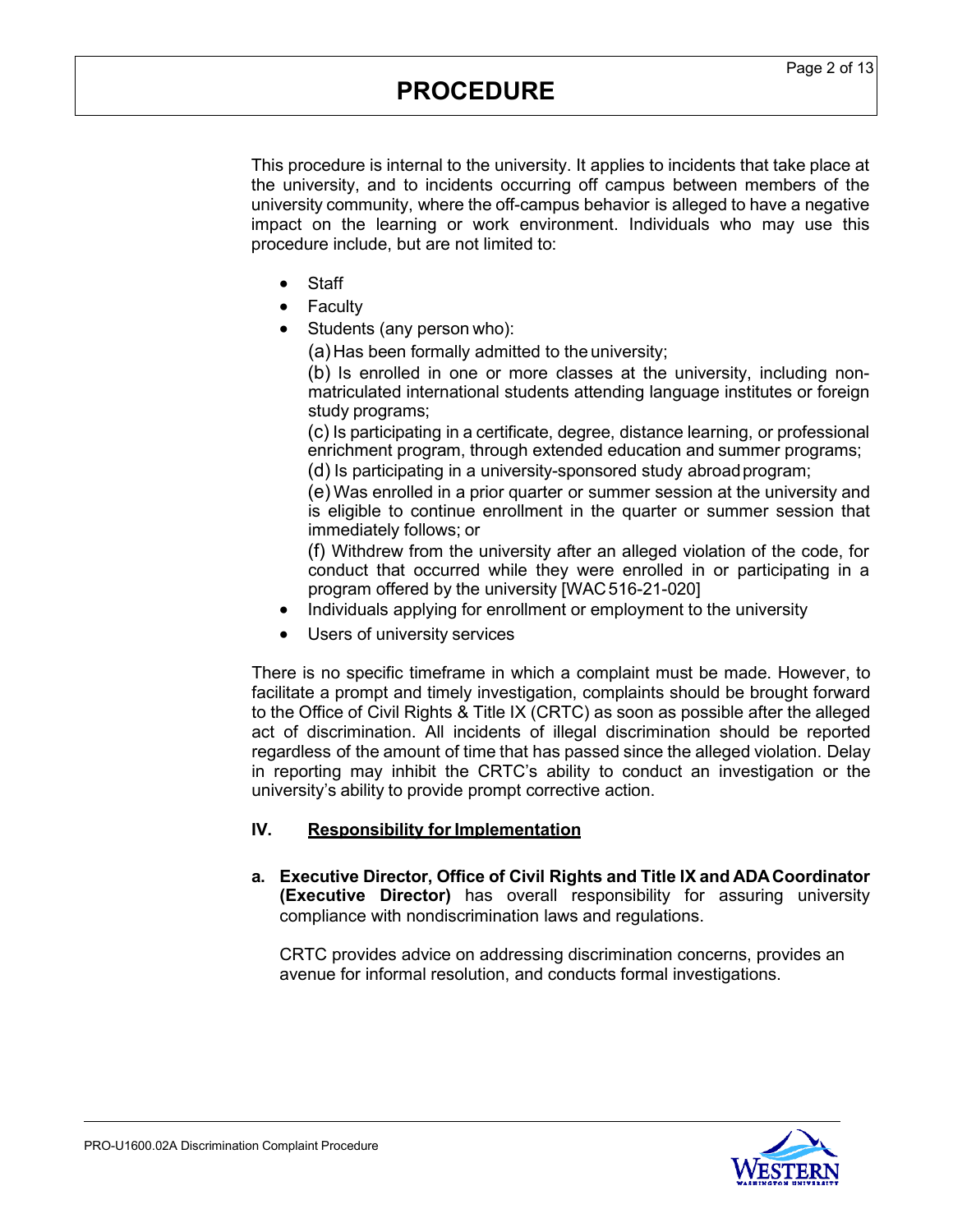- **b. The Vice President for Enrollment and Student Services (VPESS) ortheir designee** has responsibility for administering the student conduct system as outlined in the Student Rights and Responsibilities Code (Code) [\[Washington](http://apps.leg.wa.gov/wac/default.aspx?cite=516-21&%3Bamp%3Bfull=true&%3Bamp%3B516-21-240) [Administrative](http://apps.leg.wa.gov/wac/default.aspx?cite=516-21&%3Bamp%3Bfull=true&%3Bamp%3B516-21-240) Code, Chapter 516-21-240]. VPESS or their designee determines if violation(s) of the Code have occurred and administers sanctions in the case of a substantiated complaint of student misconduct. This includes discrimination complaints, including complaints of sexual misconduct.
- **c. The Vice Presidents or their designee** have responsibility for administering disciplinary measures to staff, in the case of a substantiated complaint of discrimination.
- **d. The Vice President of Academic Affairs/Provost or their designee** has the responsibility for administering disciplinary measures to faculty, in the case of a substantiated complaint of discrimination.

## **V. Rights of Complainants & Respondents**

- **a. Right to an Advisor or Support Person.** In all proceedings under this Procedure, complainants and respondents have the right to and will be provided with the same opportunities to have other individuals present. This includes the right to be accompanied to any meeting under this Procedure by an advisor or support person of the individual's choice. For unionized employees, this includes the right to have a union representative present. During proceedings under this Procedure, advisors and support people may communicate with the individual they are present to support but may not directly address the investigator.
- **b. Amnesty for Students in cases of sexual misconduct.** Complainants and witnesses who in good faith report sexual violence will not be subject to alcohol or drug violations of the Code occurring at or near the time of the sexual violence unless their own conduct placed another person's health or safety at risk. Without imposing sanctions, Western may initiate educational remedies regarding alcohol or drug use. (WAC 516-21-055).

### **VI. Interim Measures: Safety Concerns and Resource Referrals**

During and after CRTC's initial meeting with the complainant, CRTC will assess whether immediate action should be taken, including interim measures, to protect the safety of the parties involved and/or other members of the university community. Other university offices, including University Police, Office of Student Life, University Residences, and Human Resources, may be contacted in the event of a safety concern, or to coordinate an interim measure. CRTC may facilitate interim measures to ensure safety and limit the impacts of alleged discrimination while an investigation or informal resolution is ongoing.

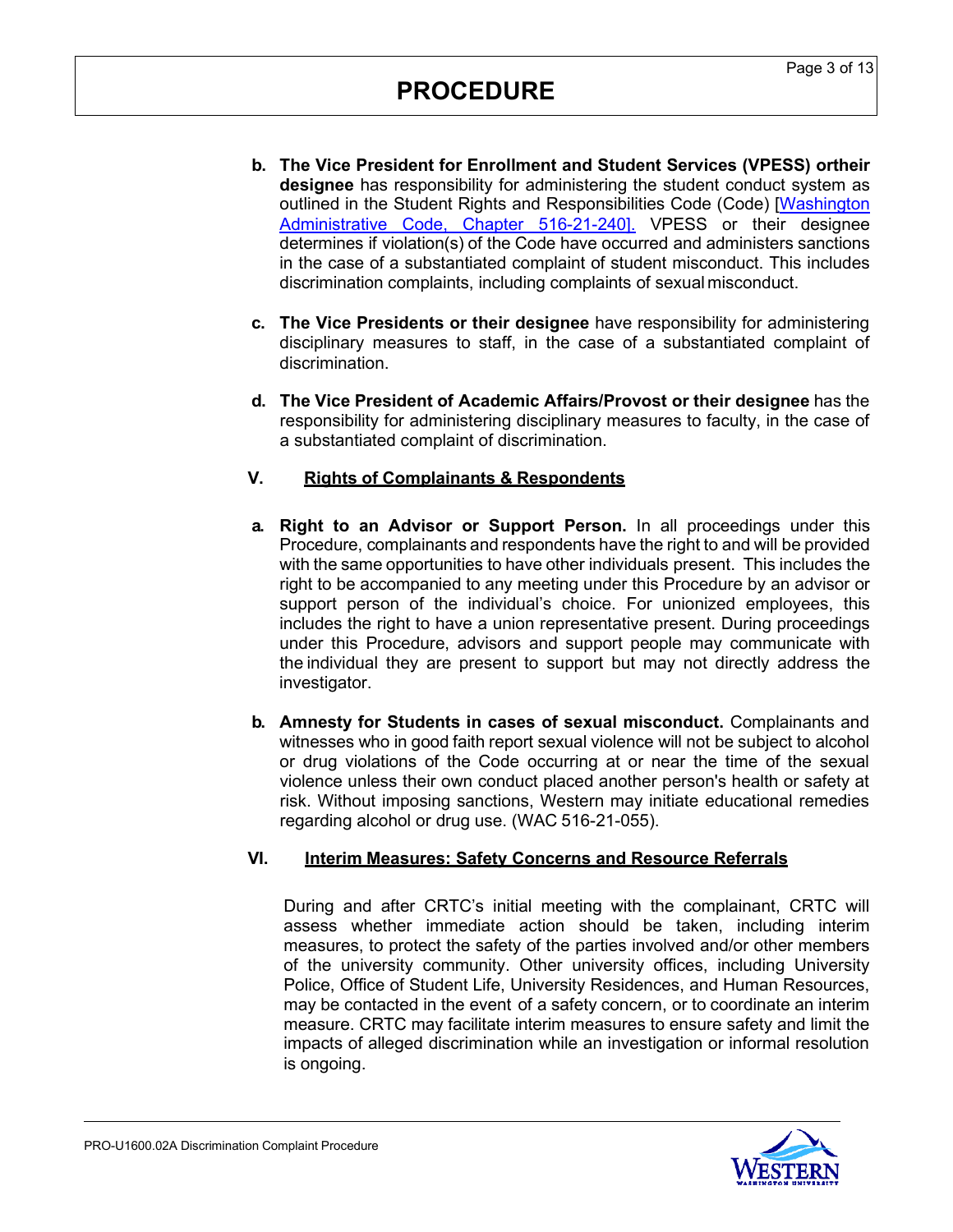CRTC will share information with the parties involved about available resources that may be helpful, including the Counseling Center, Consultation and Sexual Assault Support (CASAS), Domestic Violence and Sexual Assault Services (DVSAS), and the Employee Assistance Program (EAP).

CRTC will also seek to mitigate any negative impact that a complainant may be experiencing with respect to their education and/or in the employment setting, due to the alleged discrimination. This may include speaking with faculty to extend assignment dates or delay the taking of an exam or in the case of employment, may work to ensure the complainant and respondent are not working in close proximity to one another during the course of an investigation or informal resolution.

## **VII. Confidentiality and itsLimitations**

Discretion in the sharing of information is essential in matters involving allegations of illegal discrimination. Improper disclosure of information by the parties involved may be the basis for claims of unprofessional conduct, student conduct code violations, or charges of slander and retaliation. This does not limit the right of complainants or respondents to access support resources, consult with advisors, or participate in related investigations (such as a criminal, or external agency investigation).

CRTC utilizes discretion in sharing information regarding matters under this Procedure. However, complete confidentiality cannot be guaranteed. Information provided to the CRTC may be shared with leadership and other individuals in order to investigate and resolve the matter, and as necessary to keep members of the campus community safe. By law, CRTC records may be subject to release following a public records request, request from an external agency, or court order. In addition, the number of sexual assaults (without any personalizing information) will be provided for the university's Annual Security Report, as required by the Jeanne Clery Disclosure of Campus Security Policy and Campus Crime Statistics Act or other applicable law

## **VIII. Procedure**

CRTC facilitates informal resolutions and formal complaints. Complaints of sexual violence (sexual assault, dating violence, domestic violence, and stalking) must be handled through a formal investigation.

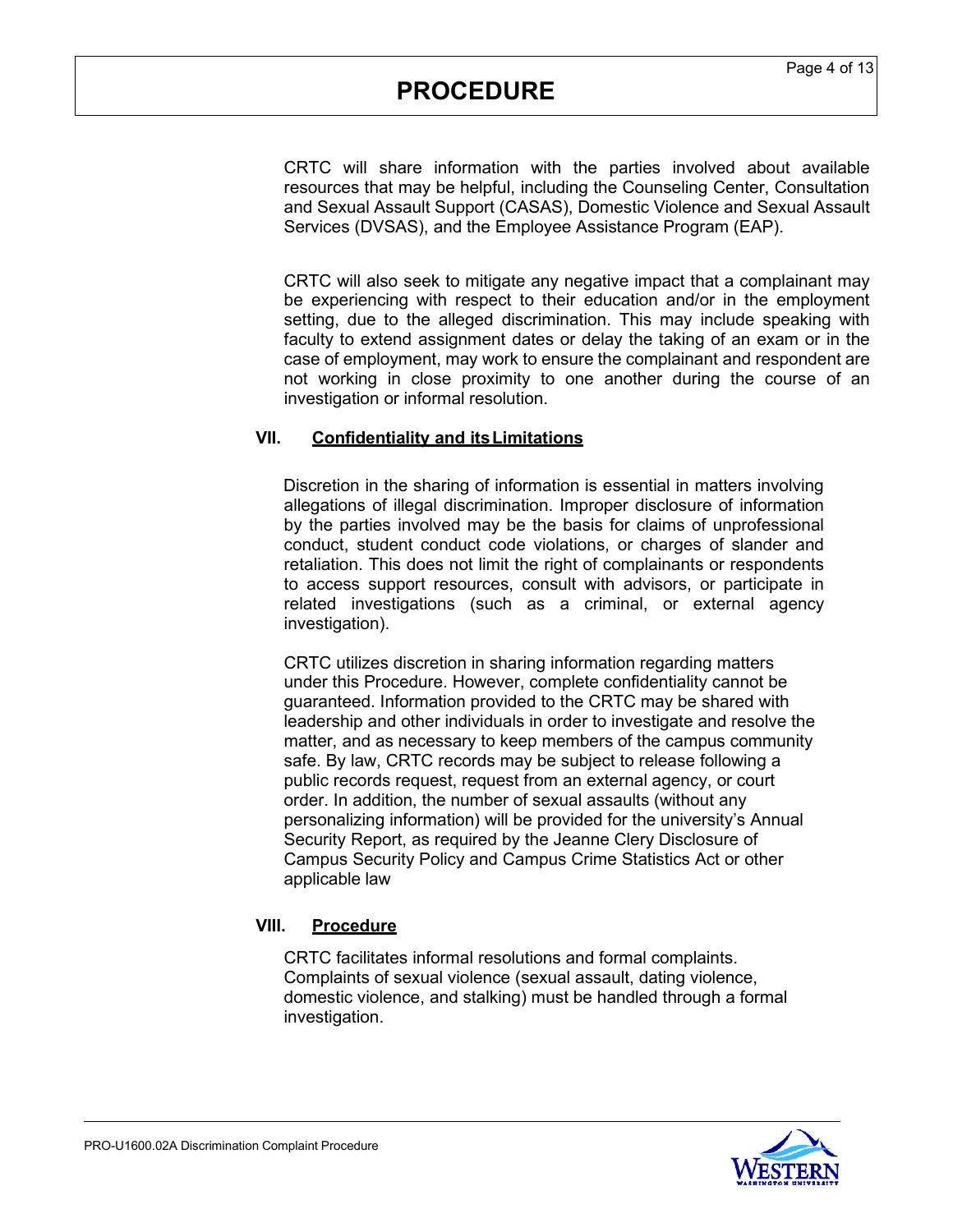#### **a. Initial Meeting with CRTC**

During CRTC's initial independent meetings with the complainant and the respondent, the following is reviewed:

- Support resources and services;
- CRTC's role as a neutral, impartial investigator and/or facilitator of a resolution;
- The importance of discretion in sharing information about discrimination allegations, and limits on confidentiality;
- Rights to an advisor and/or support person, including a union representative; and
- The prohibition on retaliation.

During CRTC's initial meeting with the complainant, the following information is also provided:

- Review of options available and appropriate to resolve the complaint under this Procedure, including informal resolution or formal investigation;
- Safety concerns and referrals for safety plans;
- Interim measures that can be taken to mitigate adverse impacts from the alleged discrimination, including but not limited to, those that can affect academic success, financial aid, housing, and workplace performance.

### **b. Informal Resolution**

Facilitation by Civil Rights and Title IX Compliance Office. CRTC seeks to resolve concerns of discrimination at the earliest and lowest level possible, as appropriate. Individuals may contact CRTC for assistance in informally resolving concerns of discrimination. The CRTC will discuss options for resolving the concern and may make referrals to appropriate resources and support services.

During an informal resolution, CRTC will meet separately with the partiesand with relevant leadership to facilitate an appropriate resolution.Concerns are resolved through negotiation, mediation, and conflict resolution techniques.

The individual seeking an informal resolution does not have to meet with the individual whom the concern is about, although in some cases, both parties may agree such a meeting is useful to resolve the concern.

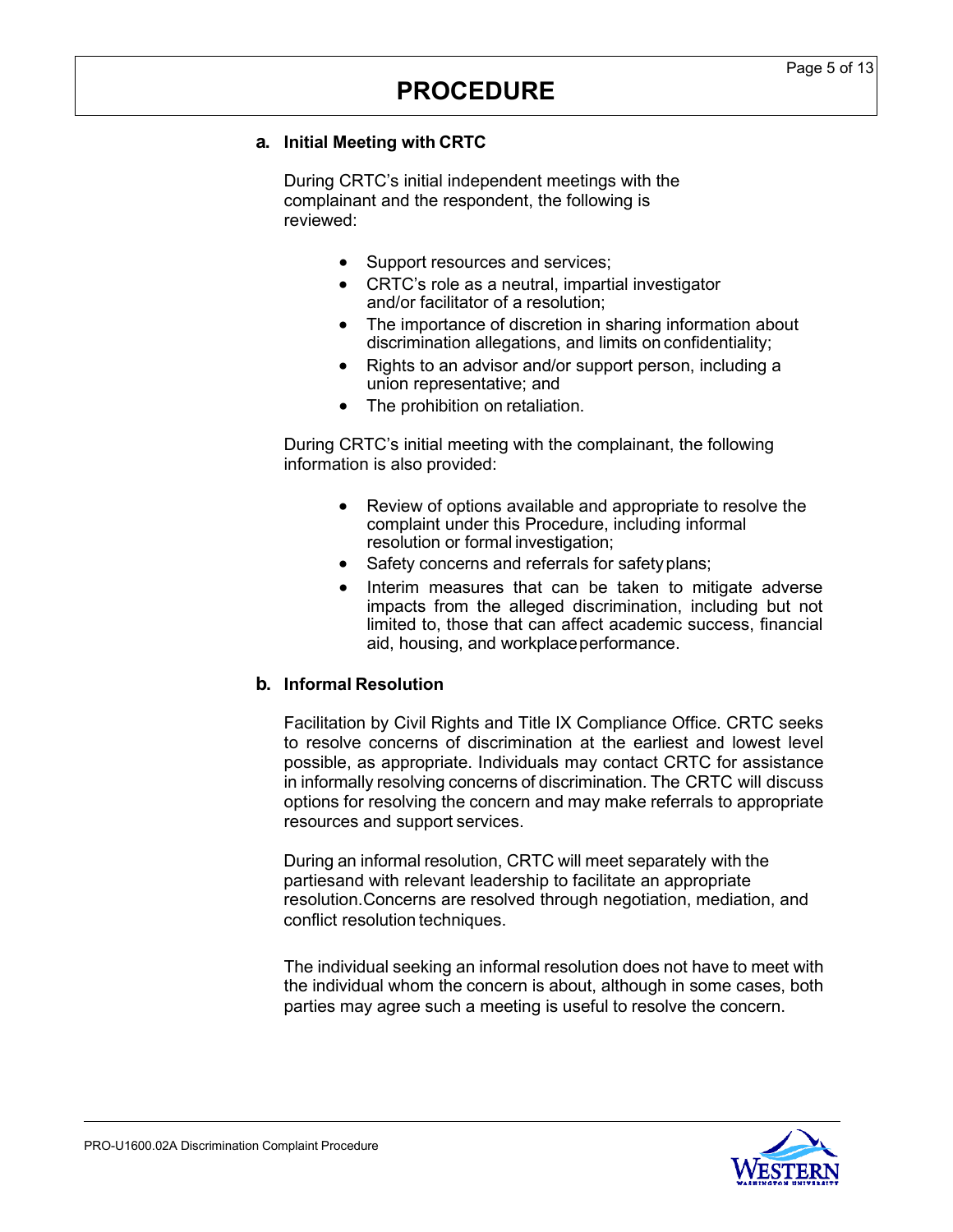Informal resolutions do not result in a finding of whether or not discrimination occurred or whether university policy was violated.

At any point in the process, an individual may inform CRTC that the situation is resolved, that no further university action is desired, or that they are not satisfied with the informal resolution and would like to file a formalcomplaint.

### **c. Formal Complaints**

- **1.** *Steps Taken with the complainant to file a formal complaint.* In order to file a formal complaint with the CRTC, individuals should:
	- a) Contact CRTC to meet with an investigator to discuss their concern, provide written allegations, and complete and sign a Complaint Form. If the complainant so chooses, they may provide their allegations verbally to the investigator who will type them up for the complainant to review, edit if needed, and sign. A completed Complaint Form will include the names of the complainant and the respondent, written allegations describing the alleged discrimination, and the complainant's signature. CRTC investigator also signs the Complaint Form to indicate they have received the complaint.
	- b) Upon receipt of the Complaint Form by the investigator, the complaint shall be marked with the date received and that date shall be referred to as the filing date. The complainant shall be provided a copy of the Complaint Form, with attached allegations, a copy of this Procedure, and relevant EO policies, which could include but may not be limited to: [POL-U1600.02,](https://policy.wwu.edu/POL-U1600.02-Ensuring-Equal-Opportunity-and-Prohibiting-Discrimination-and-Retaliation.pdf) [POL-U1600.03,](https://policy.wwu.edu/POL-U1600.02-Ensuring-Equal-Opportunity-and-Prohibiting-Discrimination-and-Retaliation.pdf) and/or [POL-U1600.04.](https://policy.wwu.edu/POL-U1600.04-Preventing-and-Responding-to-Sex-Discrimination-Including-Sexual-Misconduct.pdf)
	- c) The Complainant will be asked to provide the names of any witnesses or individuals who can support their allegations. The complainant may provide this information to the investigator during their initial meeting or may provide it at a later date.
- **2.** *Jurisdiction and Determination of whether Complaint is subject to* **Procedures.** Within ten (10) working days of the filing date, Executive Director or designee shall determine whether the facts alleged in the complaint fall within the jurisdiction of CRTC. Ifnot, the complainant shall be notified in writing. No appeal may be taken internally of this determination. A complainant or respondent who feels that action is warranted even though CRTC has found otherwise may make a complaint through other internal procedures, such as the appropriate grievance committee, or externally to an agency such as the Equal Employment Opportunity Commission. CRTC will designate this complaint as "dismissed".

In the case where the complainant and/or respondent is a student,

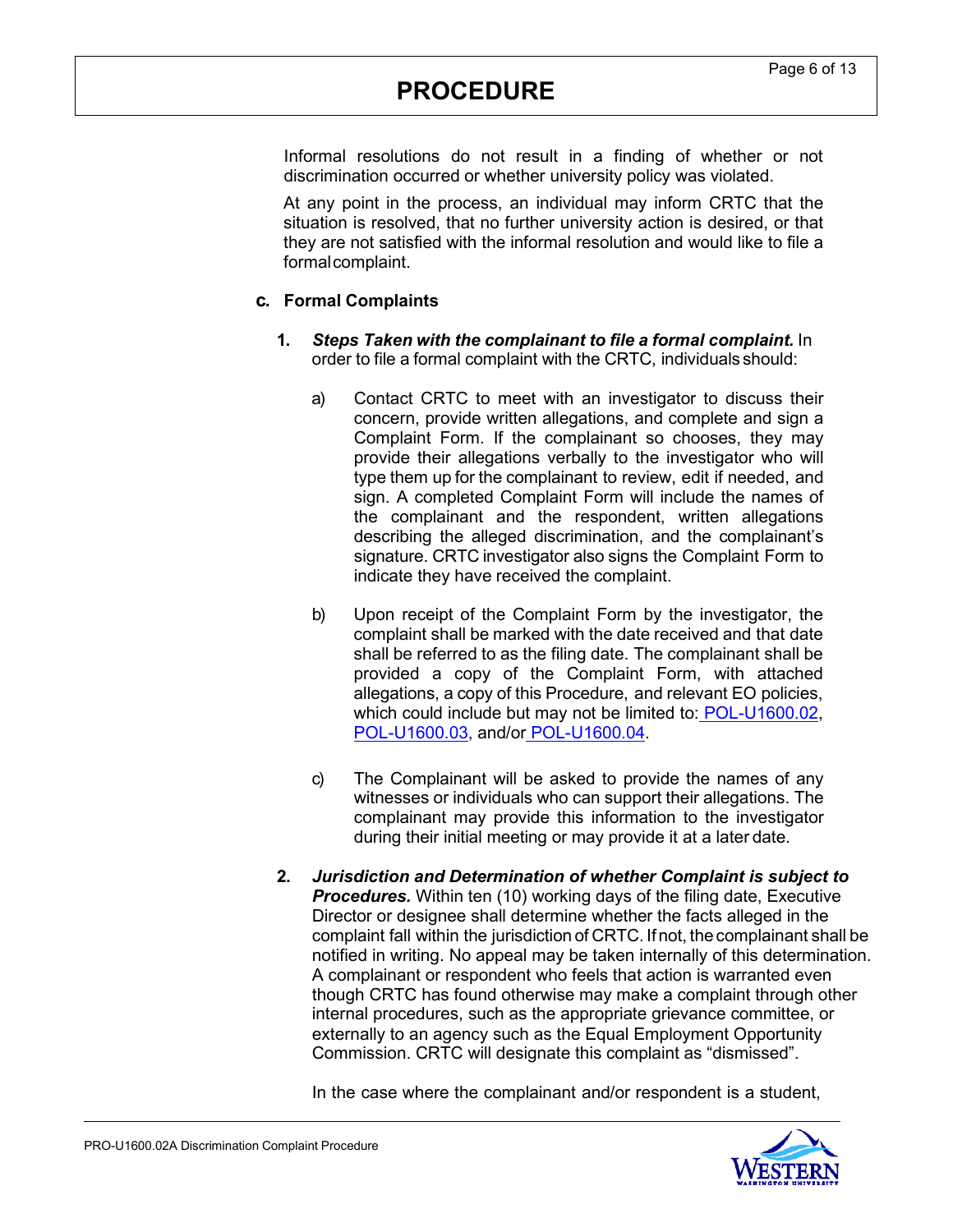and either party graduates from or leaves the university during an investigation, CRTC shall continue to allow both parties to participate in the complaint process.

- **3.** *Steps taken to inform the respondent and proceed with complaint.* If it is determined that the complaint falls within the jurisdiction of CRTC, the investigator shall:
	- a) Notify the respondent of the formal complaint filed with CRTC and, if possible, schedule an in-person meeting with the respondent to review allegations and explain the investigation process;
	- b) Provide a copy of the Complaint Form with the attached allegations to the respondent, together with a copy of this Procedure, and relevant CRTC policies;
	- c) Inform the respondent of their right to submit a written response to the allegations no later than ten (10) working days after receiving the allegations (beginning the count on the day after receiving the allegations).

The respondent is encouraged to provide a written response; however, refusal to respond to the complaint or to participate in an investigation will not prevent the process from proceeding. Refusal to respond or participate in an investigation may result in the investigation proceeding solely on the basis of the complainant's testimony and evidence.

If the respondent so chooses, and within the requisite timeframe, the respondent may meet with the investigator and verbally provide their response which the investigator will type up and ask the respondent to review, edit if needed, and sign;

- d) Ask the respondent for the names of any witnesses or individuals who can support their position on the allegations. The respondent may provide this information to the investigator during their initial meeting or may provide it at a later date.
- **4. Notifying leadership about the complaint proceedings.** The Executive Director, their designee informs the appropriate Vice President(s) and the complainant(s)' and respondent(s)' Dean or unit head of the complaint.
- **5.** *Investigation and report.* Within sixty (60) working days, beginning on the filing date, the Executive Director or their designee shall:

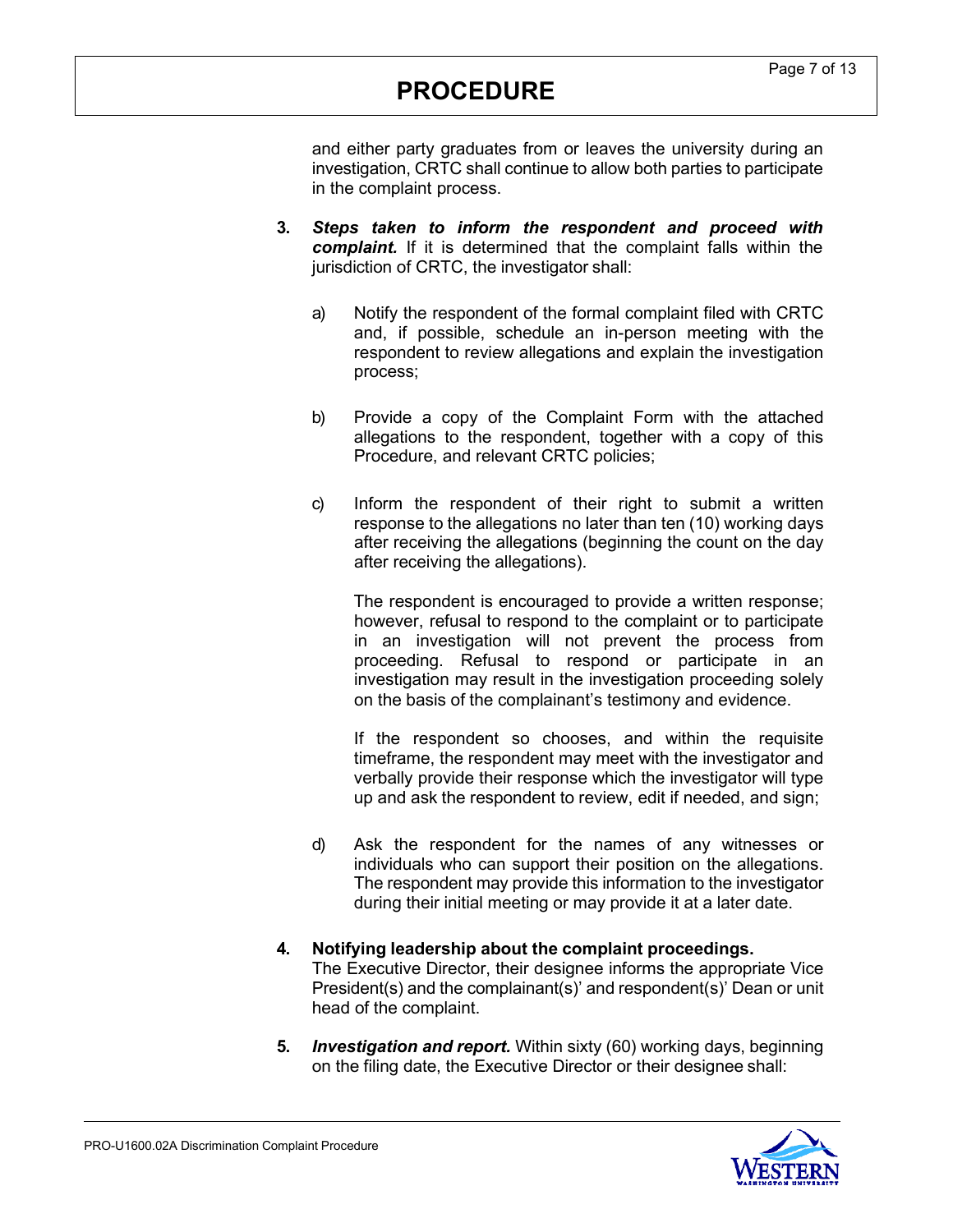a) Review respondent(s)' response and conduct an investigation. The investigation may include meeting independently one or more times with the complainant, respondent, and witnesses or individuals whose names have been provided by the parties as having personal knowledge of the alleged incident(s) and who can respectively support their positions. The investigator may choose to interview additional individuals who may have knowledge of the alleged incident, including but not limited to faculty, staff, students and administrators. These individuals will be advised not to disclose information about the allegation outside the complaint process, as will the complainant and respondent. This does not limit the right of complainants or respondents to access support resources, consult with advisors, or participate in related investigations (such as a criminal, or external agency investigation).

CRTC investigator shall determine the relevancy of the evidence provided during the interviews.

- b) Gather relevant documentation/information in order to conduct a thorough and impartial investigation of the allegations. Both the complainant and the respondent shall be given equal opportunity to provide relevant evidence to support their positions.
- c) Prepare a written investigative report which explains the investigation process; summarizes all relevant information obtained, including statements, documentation, and any other evidence provided by the complainant, the respondent, and witnesses; and makes findings as appropriate. The preponderance of evidence standard is used in all investigations under this Procedure; the investigator determines, based on the evidence, whether it is "more likely than not" that the allegations occurred as alleged. If the allegations are found more likely than not to have occurred, the investigator then determines whether those allegations constitute illegal discrimination and/or a violation of university policy.
- d) Provide a copy of the final written investigative report to the complainant, respondent, the appropriate Vice President(s), and/or the appropriate dean(s) or their designee. Findings of fact and conclusions regarding law and policy contained in the report become final on the date the report is issued and may not be appealed by either party.

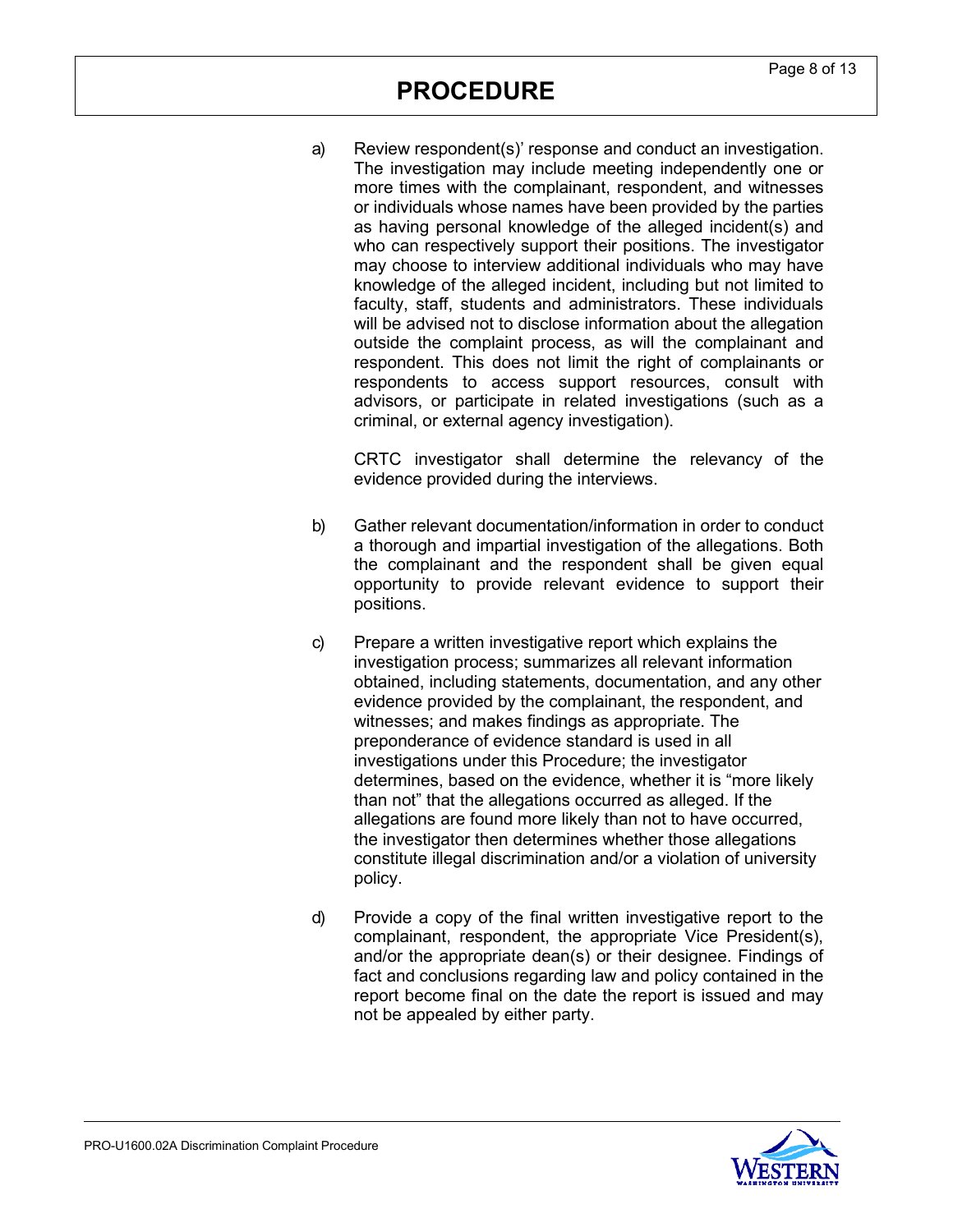- **6.** *Review by Vice President.* Within 15 working days after receiving the investigative report, the appropriate Vice President or designee will determine appropriate actions in response to the findings. The Vice President's determination of discipline or sanctions shall be documented in writing and include the rationale for and the effective date of the discipline or sanctions.
	- a) Student on student discrimination, including sexual harassment and sexual violence (sexual assault, dating violence, domestic violence and stalking). The VPESS has designated the Assistant Dean of Students or designee to receive discrimination complaint Final Reports for determination of potential sanctions. The Assistant Dean of Students has designated the Student Conduct Officer as responsible for determining if the findings are a violation of the Code, and if so, issue a sanction(s).

Either or both the complainant or the respondent may appeal the sanction, utilizing the procedure contained in the Code (WAC [516-21-](http://apps.leg.wa.gov/wac/default.aspx?cite=516-21&%3Bamp%3Bfull=true&%3Bamp%3B516-21-290) [290\)](http://apps.leg.wa.gov/wac/default.aspx?cite=516-21&%3Bamp%3Bfull=true&%3Bamp%3B516-21-290).

*i) Student Sanctions-* Student sanctions to be considered by the Student Conduct Officer, as designated by the VPESS, can vary in type, intensity and duration, depending on the specifics of each case. All sanctions, with the exception of expulsion may include mandatory training sessions.

Examples of possible sanctions include but are not limited to:

- Required training
- Required written educational paper
- No trespass order
- No contact order
- Conditional Status
- Termination of University Residence housing contract
- Suspension from the university
- Expulsion from the university
- a. **When Employee is the Respondent.** The Vice Presidents and/or their designees (Deans) receive discrimination complaint Final Reports. Upon acceptance of the findings, the Vice President, will issue a disciplinary measure(s) against therespondent.

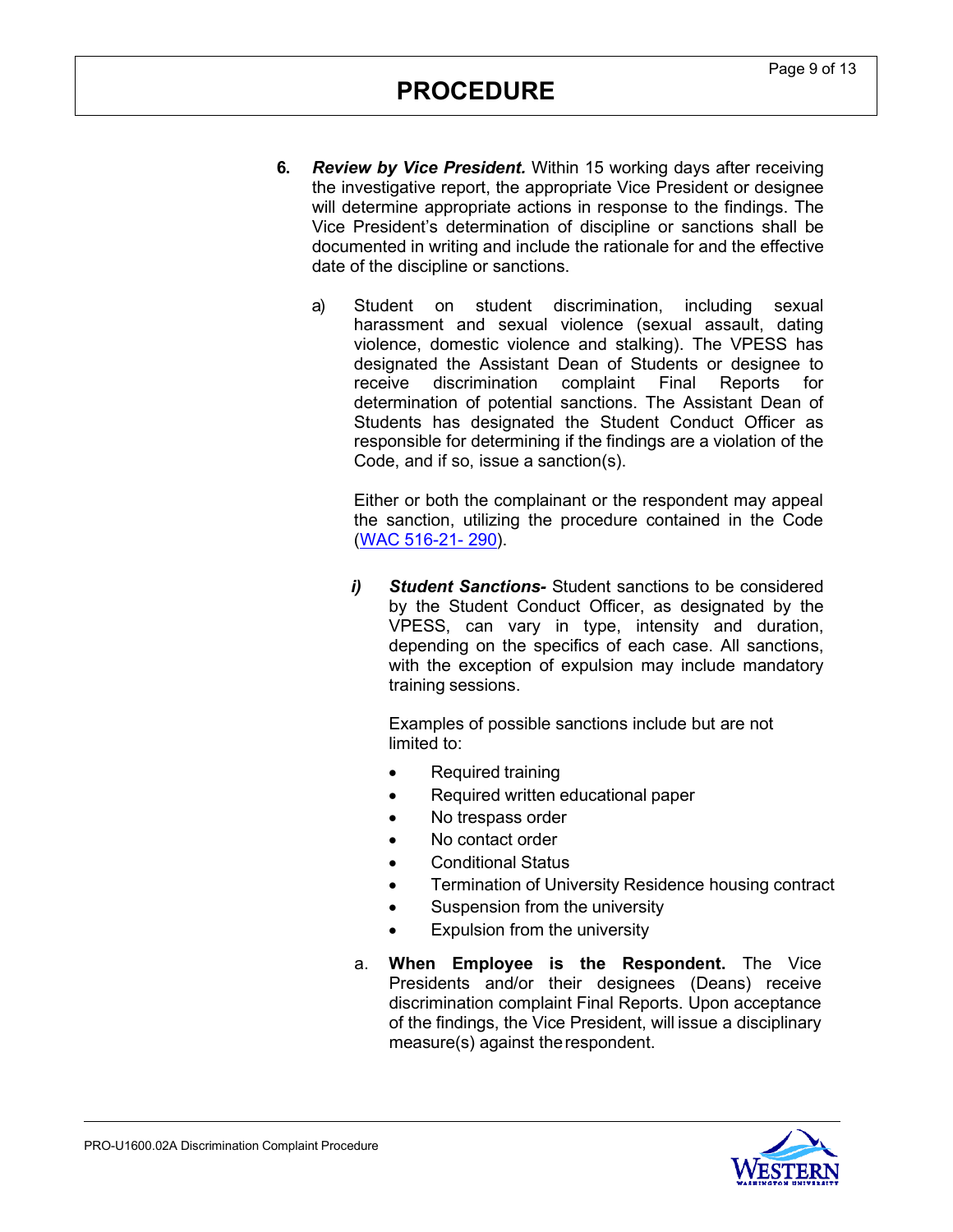A respondent who is a unionized member may file a grievance through their union. A non-unionized respondent may seek to file a complaint through the Professional Staff Organization.

*1) Employee Sanctions-* Employee discipline to be considered by Vice Presidents and/or the designees (Deans), depending on if the respondent is a staff member or faculty member, respectively, can vary in type, intensity and duration, depending on the specifics of each case. All discipline, with the exception of termination, may include mandatory training sessions.

Examples of possible sanctions include but are not limited to:

- Required training
- Letters of reprimand
- Restriction from contacting other part(ies)
- Reduction of job responsibility or demotion
- Denial or postponement of leaves or salary increases
- Suspension from further teaching of and/or involvement with particular classes or programs (e.g., summer, study abroad, etc.)
- Suspension from employment
- Non-renewal of contract for non-tenure track faculty
- Termination of employment

### *7. Notification of findings and sanctions.*

- a) **Findings.** CRTC provides the complainant and the respondent with a copy of the final investigation report (Final Report) which includes the findings and the analyses leading to those findings. CRTC will provide a copy of the Final Report to be picked up in CRTC or to be mailed to the respective parties.
- b) **Sanctions for student-on-student discrimination complaints.** The Student Conduct Officer provides written notification of sanctions to both the complainant and

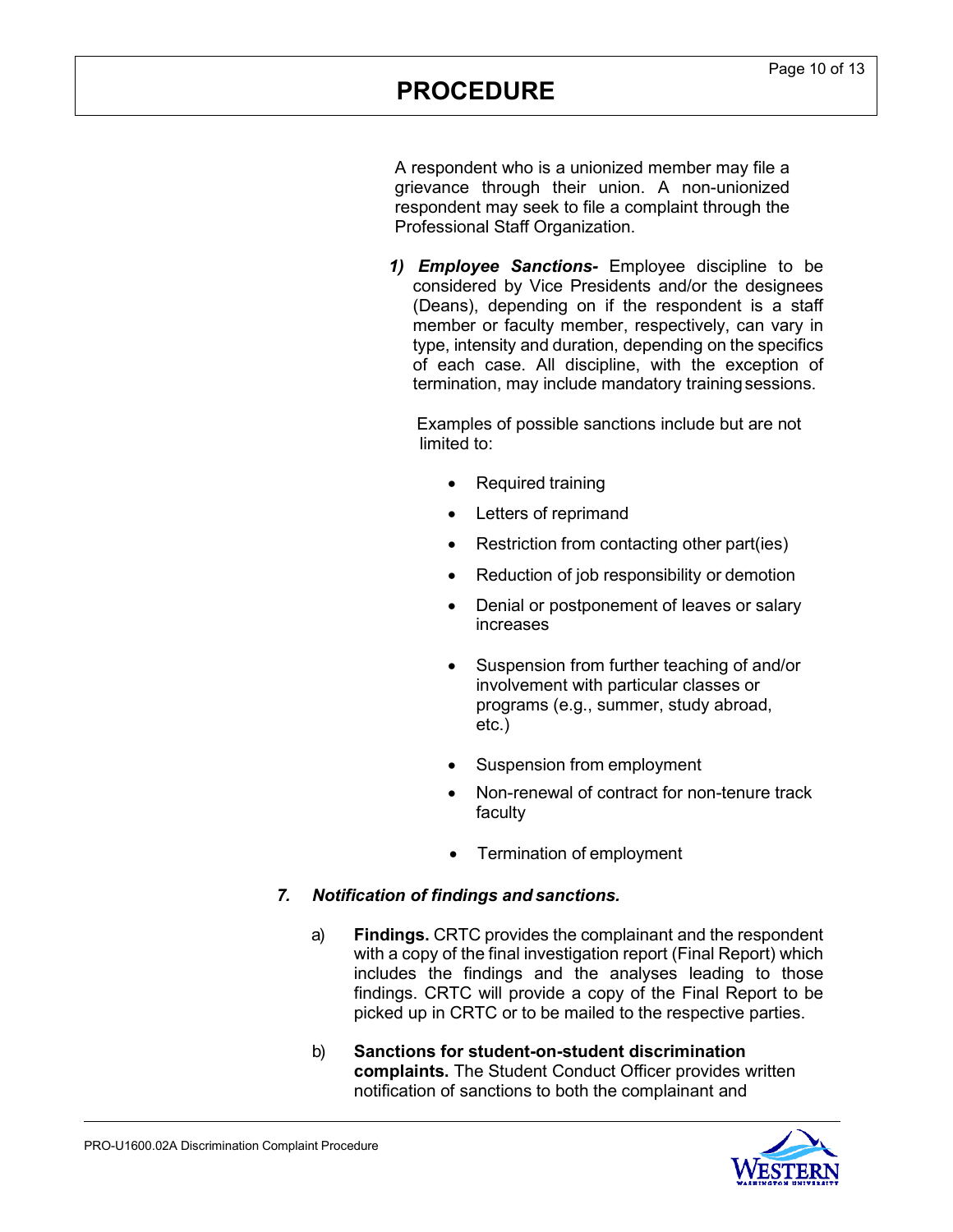respondent, along with a rationale for the sanction. If the complaint concerns hostile environment sexual harassment, the Student Conduct Officer also notifies both parties on how the university is going to remediate this environment.

- c) **Sanctions when the respondent is an employee.** The Vice President and/or their designee (Dean) provides written notification of disciplinary measures to both the respondent and the complainant, along with a rationale for the sanction. If the complaint concerns hostile environment sexual harassment, the Vice President or Dean also notifies both parties on how the university is going to remediate this environment.
- *8. Time Limit Extensions.* Time limits set forth in this procedure may be extended for good cause by the Executive Director. Upon written application to the Executive Director by the complainant, respondent, the unit Vice President or Dean, the Executive Director may also extend time limits. The Executive Director or their designee shall inform the parties in writing of any time limit extensions and the reason for such extensions.
- *9. Complaint initiated by leadership or by CRTC.* In the case where an individual alleges they have experienced discrimination but does not wish to sign a complaint form:
	- a) **Complaint initiated by leadership.** The President, Provost, Vice Presidents, Deans, Directors, Supervisors or Chairs, if given sufficient cause, may request that the CRTC conduct an investigation. The administrator requesting the investigation will then act as the complainant and must specify the person(s), with their permission, who are alleged to be the subject of the alleged discrimination. CRTC will use the same notification and process guidelines as outlined above in this Procedure. In the event that the investigation indicates that illegal discrimination has occurred, appropriate disciplinary action may be taken. The administrator who initiated the complaint will not be involved in reviewing the findings or determining sanctions. Appeal of any such action may be filed under the appeal process through the Office of Student Life for students, and for employees, through relevant grievance procedures or relevant disciplinary processes.
	- b) **Complaint initiated by** Civil Rights and Title IX Compliance **Office.** If there is reason to believe that discrimination or harassment may have occurred but the person alleging discrimination or harassment and/or administrators do not choose to file a complaint, then the Executive Director CRTC and Employment Diversity may initiate an investigation into

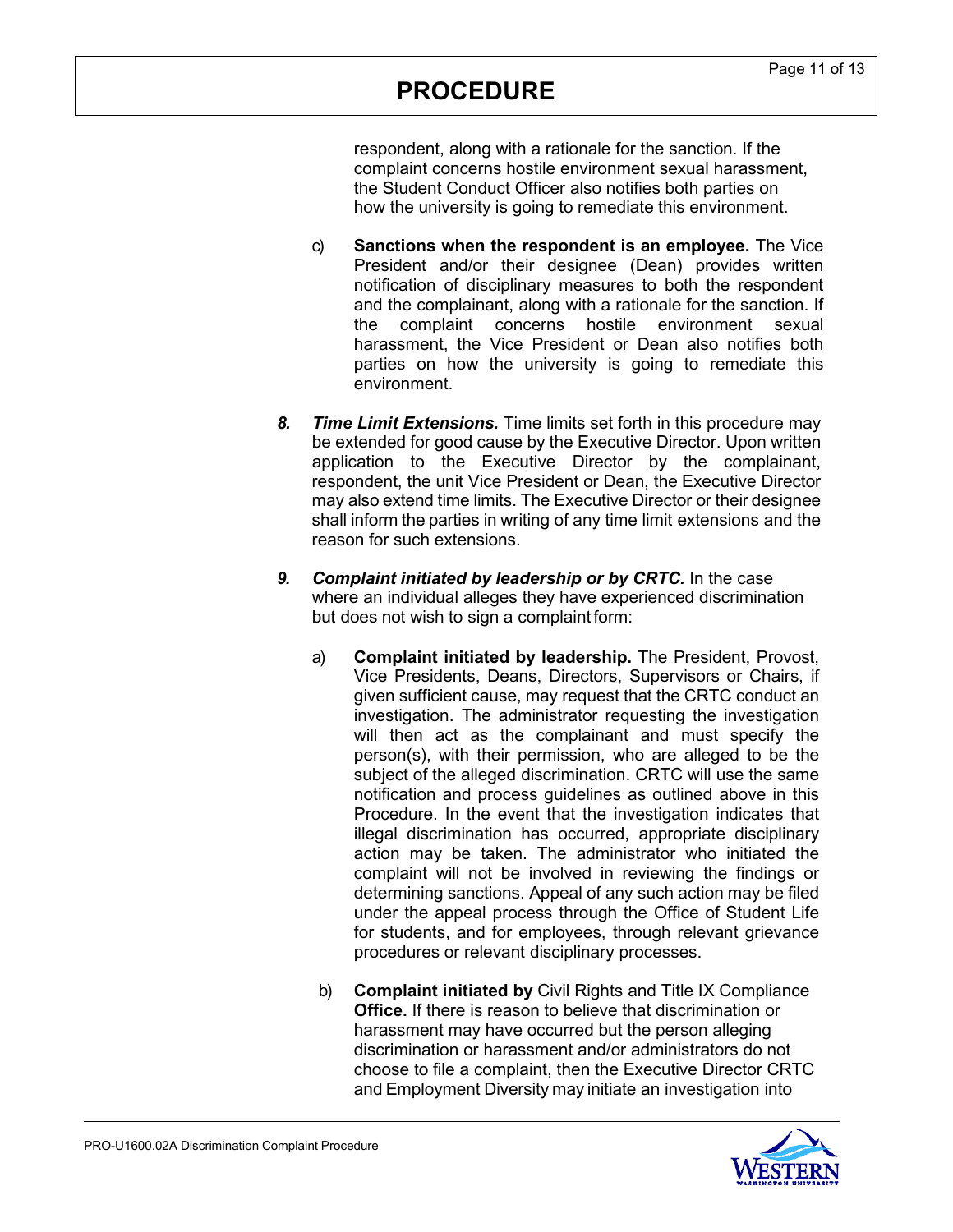the matter or attempt to resolve the matterinformally

- *10. Filing a False Complaint.* Filing a false complaint is considered to be serious misconduct and such offenses will be subject to the full range of sanctions and disciplinary measures. A finding that discrimination did not occur may reflect that there was not sufficient evidence to find that it did occur and will not in itself be the basis for a charge of false complaint.
- *11. Retaliation Prohibited in* Civil Rights and Title IX Compliance *Investigations.* Retaliating against participants in these proceedings is serious misconduct, and is subject to sanctions and disciplinary measures. An individual retaliating against another individual who has either made a complaint or otherwise participated in an investigation is a violation of university policy and can be considered as a separate cause of action for the filing of a complaint based on retaliation. This Procedure is available to anyone alleging that a false complaint has been filed or that retaliation has taken place.

## *12. Alternative Complaint Process*

a) **Internal.** A complainant may not elect to use other internal grievance procedures (such as labor agreement grievance procedure) for complaints pertaining to alleged illegal discrimination.

A complainant alleging sexual violence or other forms of discrimination that may constitute criminal behavior may make a report to University Police or any law enforcement agency that has jurisdiction over the respondent, instead of or in addition to making a complaint under this Procedure.

b) **External.** A person who believes that they have been the subject of discrimination prohibited by state or federal law may choose to file a discrimination complaint by contacting one of the following agencies within their established time limits:

> Washington State Human Rights Commission 711 S. Capitol Way, #402 P.O. Box 42490 Olympia, WA 98504-2490 Phone: (800) 233-3247 TTY: (800) 300-7525

U.S. Equal Employment Opportunity Commission Seattle Field Office